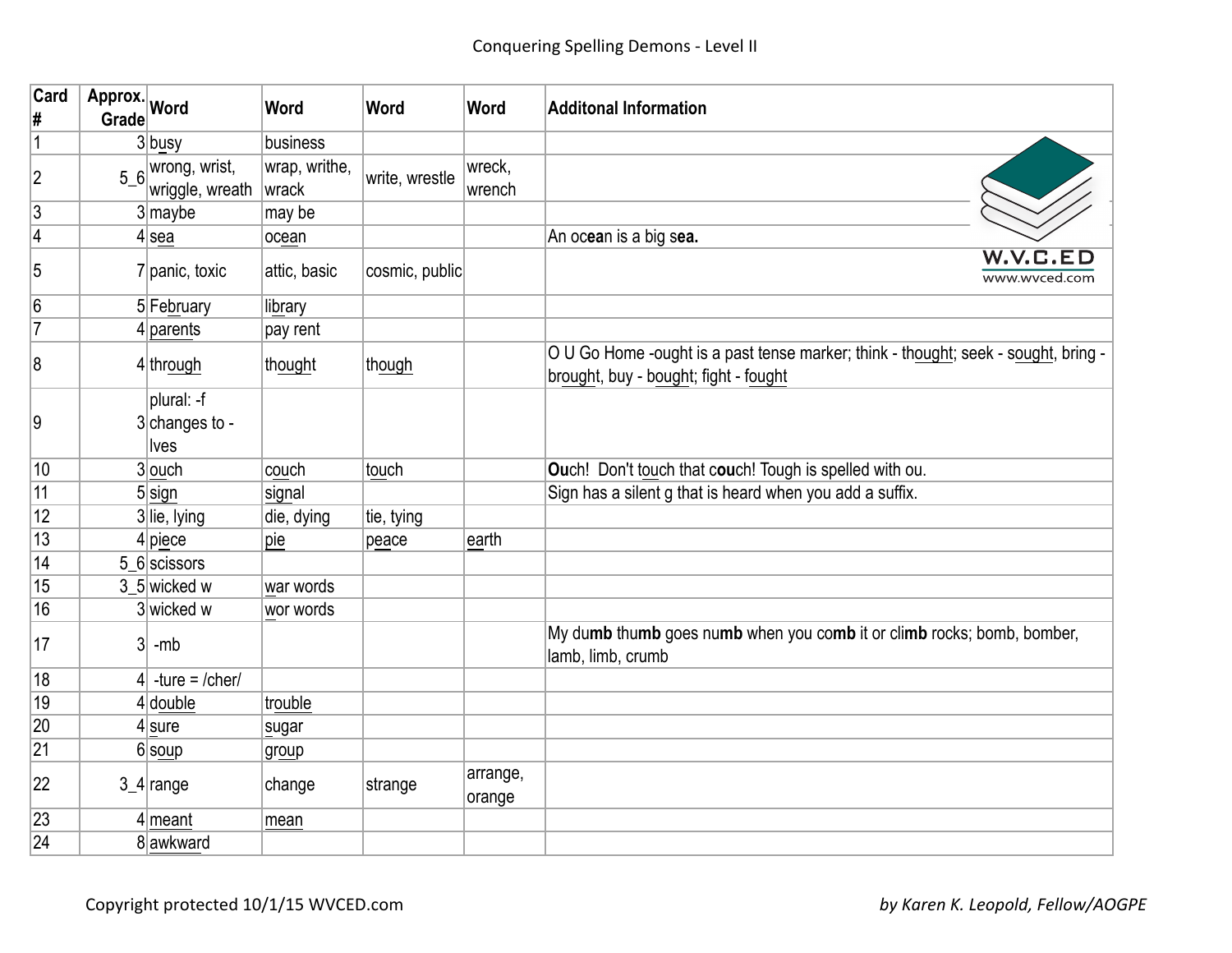| 25 | 6 calendar                 | calendar                         |          |        |                                                                                                       |
|----|----------------------------|----------------------------------|----------|--------|-------------------------------------------------------------------------------------------------------|
| 26 | $5$  jewel                 | jewelry                          |          |        |                                                                                                       |
| 27 | $4_{5}$ beauty             | beautiful                        | bureau   |        | eels are ugly in beautiful bureaus                                                                    |
| 28 | $5$ ui = $\overline{00}$   |                                  |          |        |                                                                                                       |
| 29 | $5$ calm                   | palm                             | balm     |        | put balm on the calm palm                                                                             |
| 30 | $5$ quest                  | question                         |          |        |                                                                                                       |
| 31 | 5_7 restaurant             | Paul                             | August   |        |                                                                                                       |
| 32 | $6 \text{age} = \text{Ti}$ |                                  |          |        |                                                                                                       |
| 33 | 7 argument                 |                                  |          |        |                                                                                                       |
| 34 | $5$ unicycle               | bicycle                          | tricycle |        |                                                                                                       |
| 35 | $7$ city                   | citizens                         |          |        |                                                                                                       |
| 36 | 6 comfort                  | comfortable                      |          |        |                                                                                                       |
| 37 | 6 create                   | creative                         | creature |        |                                                                                                       |
| 38 | $7$ cemetery               |                                  |          |        |                                                                                                       |
| 39 | 7 embarrass                |                                  |          |        |                                                                                                       |
| 40 | $6$ fore = ahead           | before                           |          |        |                                                                                                       |
| 41 | 5 govern                   | government                       |          |        | One governs in government.                                                                            |
| 42 | 6 geography                |                                  |          |        |                                                                                                       |
| 43 | $7$  judgment              |                                  |          |        |                                                                                                       |
| 44 | 8 accommodate              |                                  |          |        |                                                                                                       |
| 45 | $5_6$ preside              | president                        | resident |        |                                                                                                       |
| 46 | 7 possess                  |                                  |          |        |                                                                                                       |
| 47 | 5 stomach                  | ache                             |          |        |                                                                                                       |
| 48 | $4$ special                | especially                       |          |        | $ ci = /sh/$ in Latinate words                                                                        |
| 49 | $5$ separate               |                                  |          |        |                                                                                                       |
| 50 | 8 sight                    | site = website $cite$ = citation |          |        | sight in light; website is a place on the internet; cite = to quote, citation = quotes a<br>reference |
| 51 | 7 secretary                | secret                           |          |        |                                                                                                       |
| 52 | $4$ whether                | weather                          |          |        |                                                                                                       |
| 53 | $4$ wonder                 | wander                           |          |        | wander has the a from ran in it                                                                       |
| 54 | 6 you                      | young                            | youth    |        |                                                                                                       |
| 55 | 6 sword                    | word                             |          |        |                                                                                                       |
| 56 | sign                       | design                           | resign   | assign |                                                                                                       |